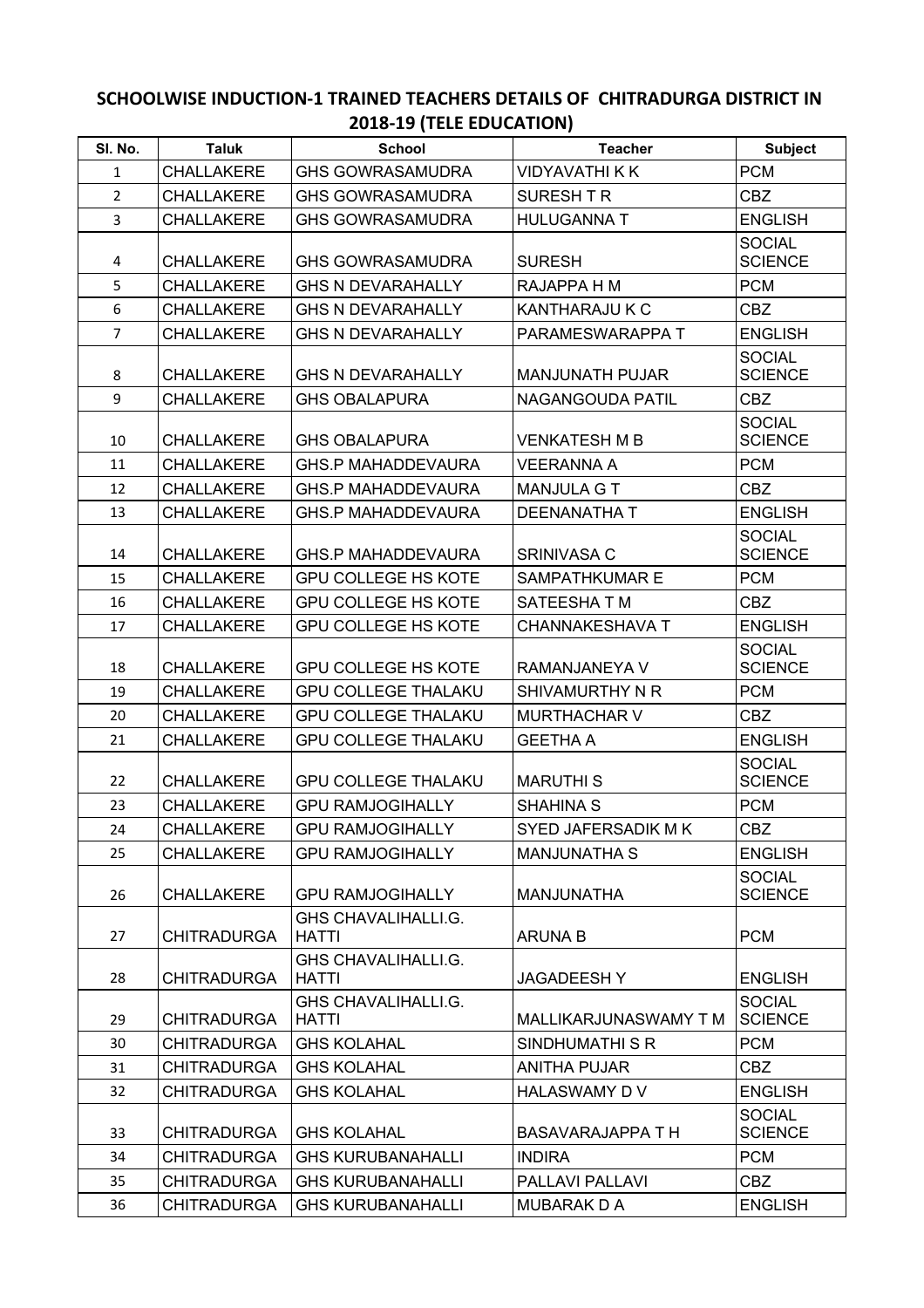| 37 | <b>CHITRADURGA</b> | <b>GHS KURUBANAHALLI</b>                     | PRABHU PRASAD M N        | <b>SOCIAL</b><br><b>SCIENCE</b> |
|----|--------------------|----------------------------------------------|--------------------------|---------------------------------|
| 38 | <b>CHITRADURGA</b> | <b>GOVT HS G.R.HALLI</b>                     | <b>CHANDRAPPAL</b>       | <b>PCM</b>                      |
| 39 | <b>CHITRADURGA</b> | <b>GOVT HS G.R.HALLI</b>                     | <b>SHOBHA</b>            | CBZ                             |
| 40 | <b>CHITRADURGA</b> | <b>GOVT HS G.R.HALLI</b>                     | <b>MAHESH H K</b>        | <b>ENGLISH</b>                  |
|    |                    |                                              |                          | <b>SOCIAL</b>                   |
| 41 | <b>CHITRADURGA</b> | <b>GOVT HS G.R.HALLI</b>                     | THIPPESWAMY B M          | <b>SCIENCE</b>                  |
| 42 | <b>CHITRADURGA</b> | <b>GOVT HS LAKSHMISAGARA</b>                 | <b>RAVIKUMAR M R</b>     | <b>PCM</b>                      |
| 43 | <b>CHITRADURGA</b> | <b>GOVT HS LAKSHMISAGARA</b>                 | <b>SUMA M</b>            | <b>CBZ</b>                      |
| 44 | <b>CHITRADURGA</b> | <b>GOVT HS LAKSHMISAGARA</b>                 | <b>GURU MURTHY</b>       | <b>ENGLISH</b>                  |
| 45 | <b>CHITRADURGA</b> | <b>GOVT HS LAKSHMISAGARA</b>                 | ROSHAN ARA               | <b>SOCIAL</b><br><b>SCIENCE</b> |
| 46 | <b>CHITRADURGA</b> | <b>GOVT PU COLLEGE</b><br>YELLAGODU          | <b>SALMA TABASUM</b>     | <b>PCM</b>                      |
| 47 | <b>CHITRADURGA</b> | <b>GOVT PU COLLEGE</b><br>YELLAGODU          | <b>HALESHICG</b>         | <b>CBZ</b>                      |
|    |                    | <b>GOVT PU COLLEGE</b>                       |                          |                                 |
| 48 | <b>CHITRADURGA</b> | YELLAGODU                                    | <b>CHANDRASHEKHARA D</b> | <b>ENGLISH</b>                  |
| 49 | <b>CHITRADURGA</b> | <b>GOVT PU COLLEGE</b><br>YELLAGODU          | <b>SUGUNAMMA</b>         | <b>SOCIAL</b><br><b>SCIENCE</b> |
| 50 | <b>CHITRADURGA</b> | GOVT.COMP.HS<br><b>MUDDAPURA</b>             | <b>GIRIRAJA B S</b>      | <b>PCM</b>                      |
| 51 | <b>CHITRADURGA</b> | GOVT.COMP.HS<br><b>MUDDAPURA</b>             | MAHANTHESH H V           | <b>CBZ</b>                      |
| 52 | <b>CHITRADURGA</b> | GOVT.H.S.KUNABEVU                            | SHAREEF KN               | <b>PCM</b>                      |
| 53 | <b>CHITRADURGA</b> | GOVT.H.S.KUNABEVU                            | PRASHANTHA KUMARI        | <b>CBZ</b>                      |
| 54 | <b>CHITRADURGA</b> | GOVT.H.S.KUNABEVU                            | <b>MARUTHIPRASADA K</b>  | <b>ENGLISH</b>                  |
| 55 | <b>CHITRADURGA</b> | GOVT.H.S.KUNABEVU                            | <b>KRISHNA S</b>         | <b>SOCIAL</b><br><b>SCIENCE</b> |
| 56 | <b>CHITRADURGA</b> | <b>GOVT.HS D.S.HALLI</b>                     | <b>GAYATHRI R N</b>      | <b>PCM</b>                      |
| 57 | <b>CHITRADURGA</b> | <b>GOVT.HS D.S.HALLI</b>                     | <b>KALPANA S G</b>       | <b>CBZ</b>                      |
| 58 | <b>CHITRADURGA</b> | GOVT.HS D.S.HALLI                            | PADMAVATHI D             | <b>ENGLISH</b>                  |
| 59 | <b>CHITRADURGA</b> | <b>GOVT.HS D.S.HALLI</b>                     | PARIJATHA K N            | <b>SOCIAL</b><br><b>SCIENCE</b> |
| 60 | <b>CHITRADURGA</b> | <b>GOVT.HS JN KOTE</b>                       | <b>HALASWAMY K</b>       | <b>PCM</b>                      |
| 61 | <b>CHITRADURGA</b> | <b>GOVT.HS JN KOTE</b>                       | <b>REVANNA B</b>         | <b>ENGLISH</b>                  |
|    |                    |                                              |                          | <b>SOCIAL</b>                   |
| 62 | <b>CHITRADURGA</b> | <b>GOVT.HS JN KOTE</b>                       | <b>VENKATESH S</b>       | <b>SCIENCE</b>                  |
| 63 | <b>CHITRADURGA</b> | <b>GOVT.JU COLLEGE</b><br>THURUVANURU        | MAHE JABEEN P            | <b>PCM</b>                      |
| 64 | <b>CHITRADURGA</b> | <b>GOVT.JU COLLEGE</b><br>THURUVANURU        | HANUMANTHA RAJU A V      | <b>PCM</b>                      |
| 65 | <b>CHITRADURGA</b> | <b>GOVT.JU COLLEGE</b><br>THURUVANURU        | NAGARATHNA N M           | <b>ENGLISH</b>                  |
| 66 | <b>CHITRADURGA</b> | <b>GOVT.JU COLLEGE</b><br><b>THURUVANURU</b> | ROOPADEVI B              | <b>SOCIAL</b><br><b>SCIENCE</b> |
| 67 | <b>CHITRADURGA</b> | <b>GOVT.PU COLLEGE BOYS</b>                  | <b>JABEENAK</b>          | <b>PCM</b>                      |
| 68 | <b>CHITRADURGA</b> | <b>GOVT.PU COLLEGE BOYS</b>                  | NAGAVENI G T             | <b>CBZ</b>                      |
| 69 | <b>CHITRADURGA</b> | <b>GOVT.PU COLLEGE BOYS</b>                  | SUDHA P M G              | <b>ENGLISH</b>                  |
| 70 | <b>CHITRADURGA</b> | GOVT.PU COLLEGE BOYS                         | <b>SUKANYA B</b>         | <b>SOCIAL</b><br><b>SCIENCE</b> |